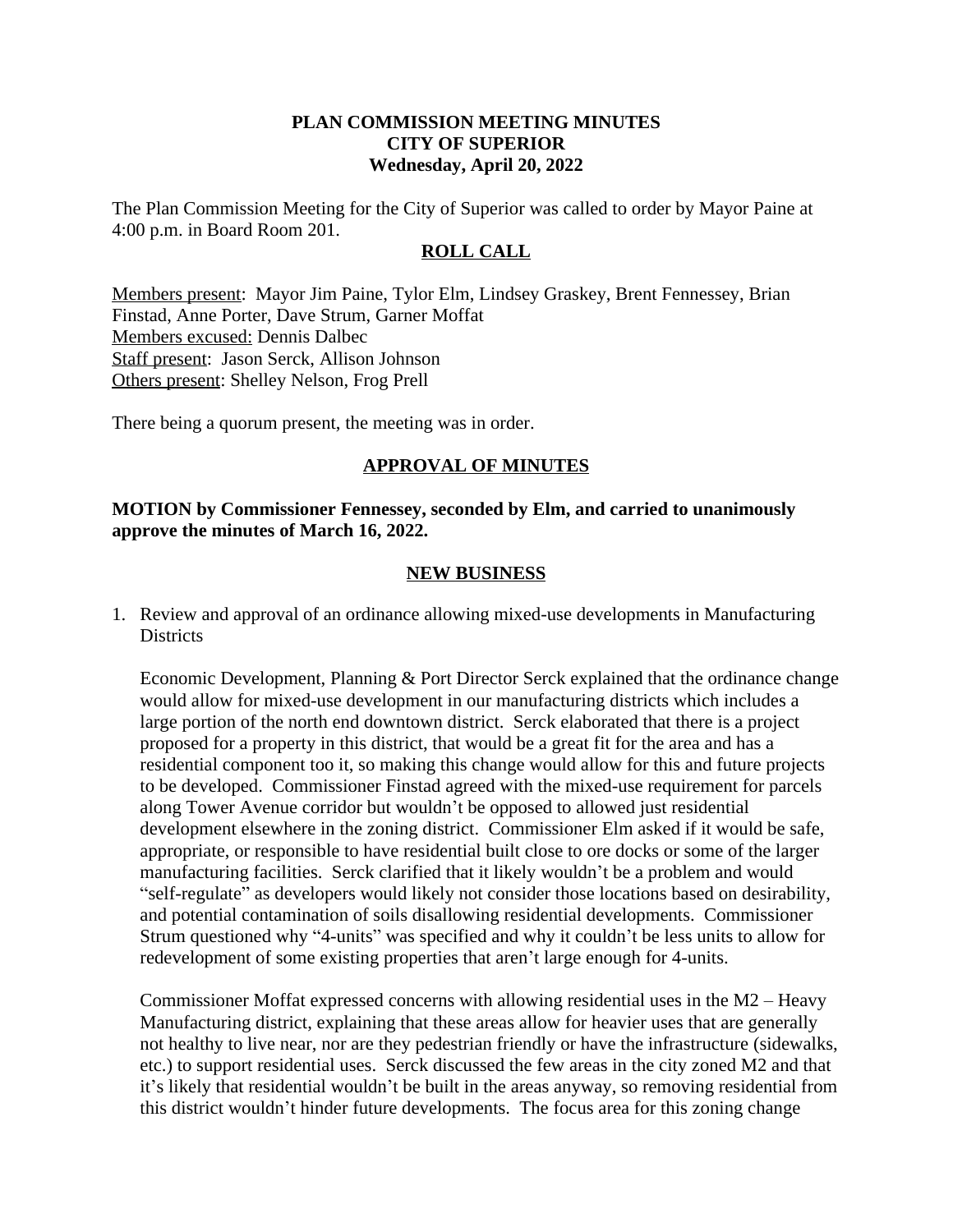would be directed at the north end downtown district currently zoned M1 – Light Manufacturing.

Commissioner Strum reiterated his concerns about the minimum number of required dwelling units and suggested it should be less to allow more flexibility for redevelopment of existing locations in the district that aren't large enough to accommodate four dwelling units on the upper floor(s). Commissioner Porter suggested just simply removing any limit on the number of dwelling units to allow for someone to develop or redevelop a storefront that only has one large dwelling occupying the upper floor(s).

**MOTION by Commissioner Elm, seconded by Graskey, and carried to unanimously approve ordinance allowing mixed-use developments in Manufacturing Districts.**

**MOTION by Commissioner Moffat, seconded by Finstad, and carried to amend the ordinance language to read "Sec. 122-558 537. Permitted Uses" effectively placing it in M1 – Manufacturing Light District, as opposed to M2 – Manufacturing Heavy.**

**MOTION by Commissioner Strum, seconded by Elm, and failed to amend the ordinance language to read "Where at least four two dwelling units comprise the residential component."**

**MOTION by Commissioner Porter, seconded by Elm, and carried to amend the ordinance language to read "Mixed-use development. Where at least four dwelling units comprise the residential component."**

2. Review and approval of draft language for creating a special use permit regarding the usage of drive-through speakers adjacent to residentially used or zoned properties.

Commissioner Finstad supplied some background on the request to regulate drive-through speakers based on concerns surrounding some existing drive-through restaurants, which have caused a noise nuisance in the city. He used an example of a restaurant that made promises to area neighbors to mitigate light and sound pollution from their drive-through, however once they received their approvals the did not follow through with the mitigation. Creating a special use permit would allow the City the ability to regulate drive-through requirements to alleviate more future disruptions for residences living near them.

Serck explained the draft language presented and expanded that focusing on drive-through times and measured distances to residential properties could be a good direction to take to allow both business flexibility and preserve the residential properties in the area. Commissioner Elm asked if this would be for new businesses only, or retroactive. That distinction would need to be decided when drafting and approving the special use permit ordinance. Commissioner Moffat brought of light pollution concerns as well as the speaker volume concerns and would like that to be addressed in the special use permit.

Serck clarified that the current zoning code has some robust language for screening, buffering, landscaping and lighting requirements for commercial properties abutting